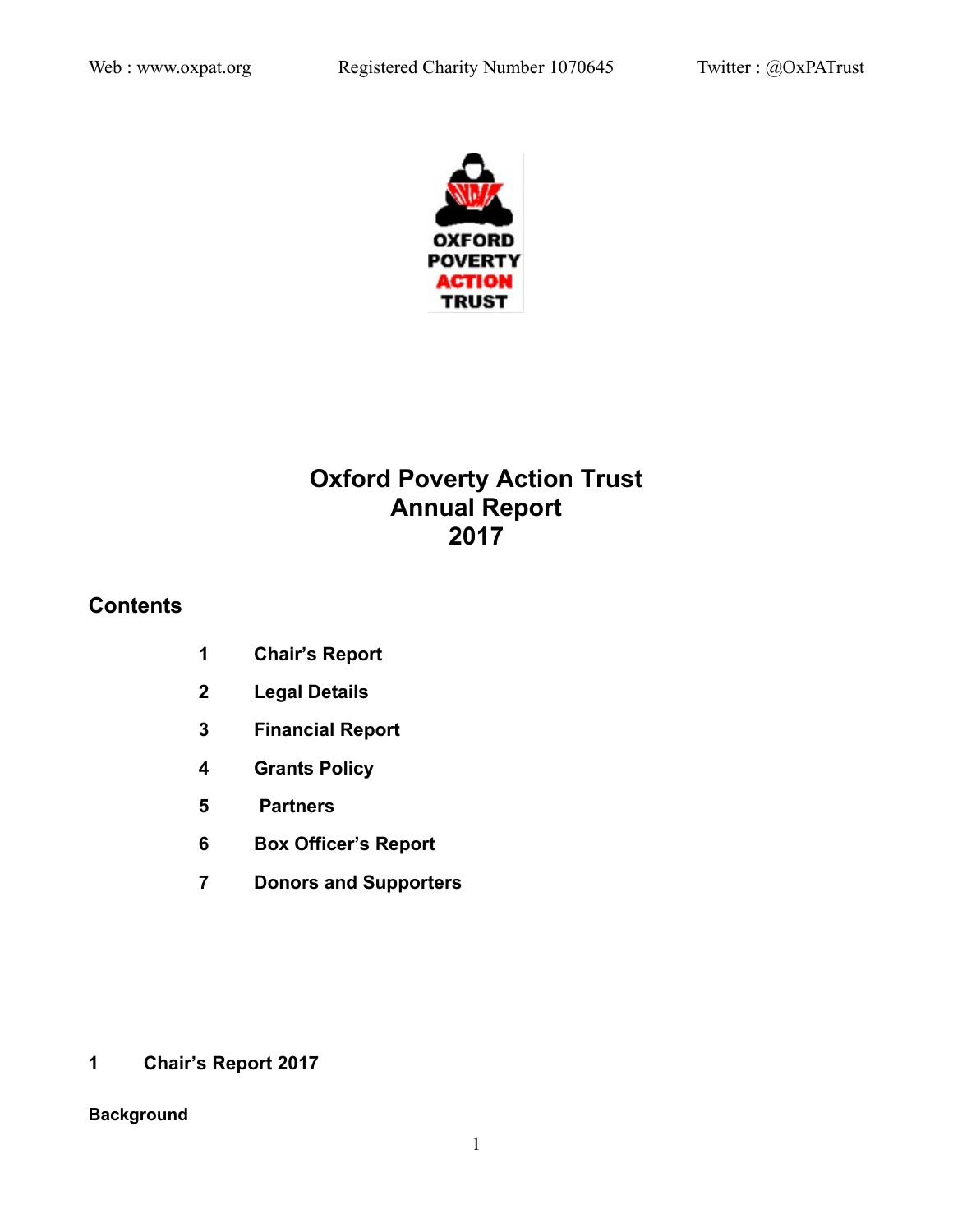The Oxford Poverty Action Trust (OxPAT) was set up in 1996 by a committee including representatives of the City, University, Police, churches and concerned citizens to meet the challenge of visible poverty in the streets and invisible poverty in hostels, bed-and-breakfast accommodation etc. Inspired by successful "Diverted Giving" schemes in Winchester and elsewhere, the aim was to establish an umbrella fund to receive donations from the public, including tourists, and distribute them to the existing agencies working to alleviate poverty. One of its aims was to help reduce street begging by persuading the public not to give directly to beggars, and thus fuel dependency on alcohol or drugs; and to provide a means whereby their generosity could be channelled more productively.

Since OxPAT began in the late 1990s, we have raised nearly £450,000. Money comes to us partly from collection boxes, partly from fund-raising events, but mostly from concerned citizens giving regularly by Gift-Aided bankers' orders, and generous local firms and colleges.

The problem of homelessness in Oxford continues to grow. Oxford City Council conducts a street count of the homeless in the city in November each year, and the count grew from 33 in 2016 to 61 in 2017, a rise of 85 %. There is an official estimate derived from the count of 89 people actually sleeping rough in the city in November 2017. This is evident to anybody walking around the centre of Oxford.

#### **Changes to the Trustees and Committee**

Victoria Stevens and Diane Price resigned from the committee during 2017. Jenny O'Brien resigned as trustee and member of the committee. Dan Iley-Williams was replaced by Mike Rowley as the City Council representative.

#### **Overview**

We have continued to hold monthly meetings and have continued to distribute the bulk of our grants to Core Agencies in accordance with our Grants Policy. The Core Agencies for the 2017 calendar year are listed in Section 4 below.

W Lucy & Co continued to support us both with ordinary grants, and further contributions to the W Lucy & Co training fund. Through the fund we were able to make a grant to Aspire for training and support in the hospitality industry targeted at helping homeless people gain employment in the many new outlets which opened late in 2017 at the Westgate centre.

We have, through Jenny O'Brien and myself, maintained contact with the Network of Homeless agencies through attendance at the quarterly meeting of the Housing and Homelessness Group co-ordinated by Oxford City Council.

Through Diane Price we continued to seek support from the colleges of Oxford for the homeless in Oxford.

Once again we held carol singing events before Christmas. Trish Wagstaff raised a choir from Appleton for the concert at Oxford Railway station. Susannah Pressel arranged for the children of St Barnabas school to sing at the new Westgate centre in Oxford for us.

For the fourth year, we created and sold a Christmas card to raise money and advertise our existence. Once again, local artist John Somerscales kindly donated the artwork, Ralph Hall designed the card, and Liz Storrar masterminded the sales campaign.

We are extremely grateful to all our supporters and – of course – the donors who give so generously in order that we may continue our efforts.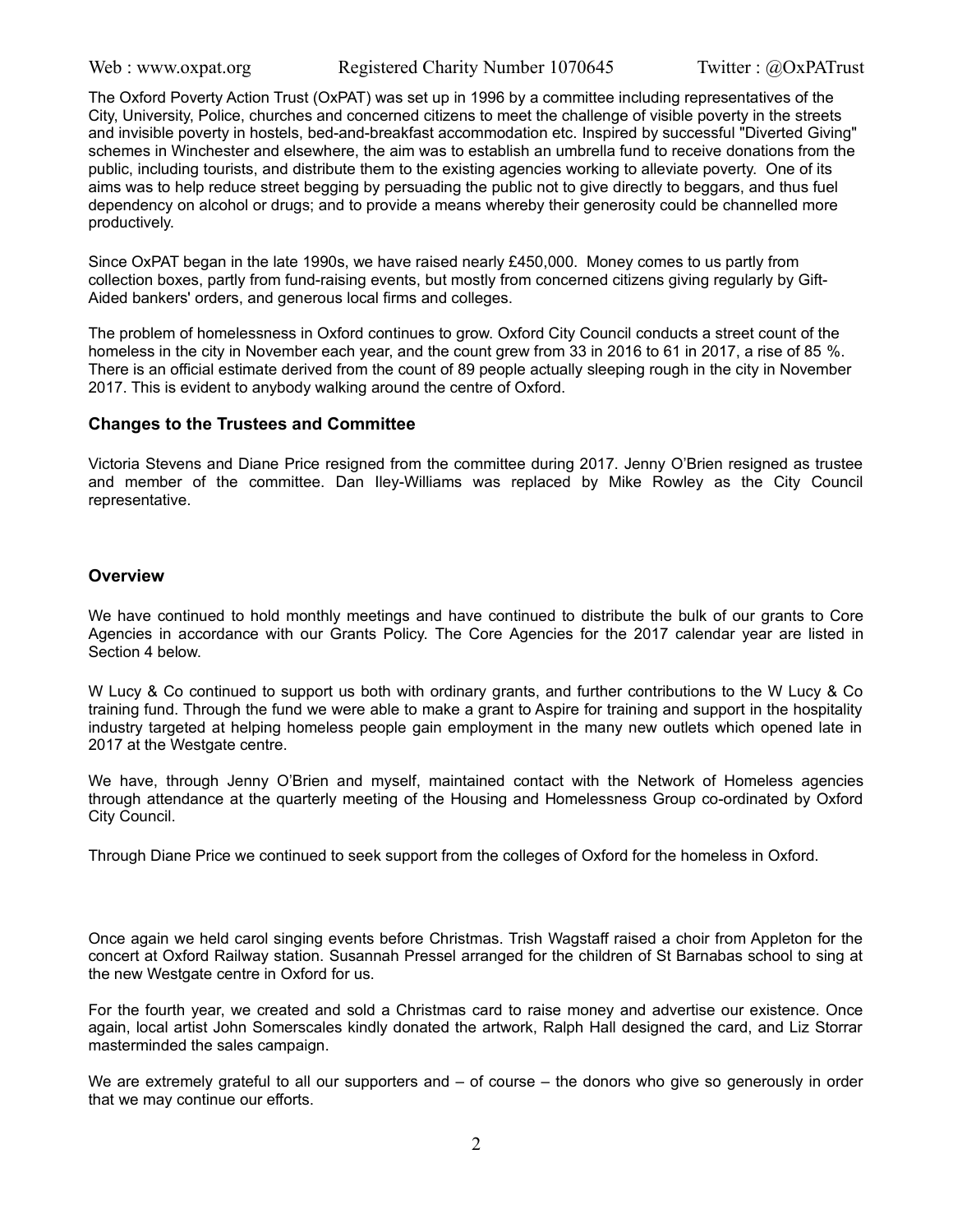## **Jonathan Clark, Chair, May 2018**

## **2 Legal Details**

## **Trust**

The object of the Trust is "for the relief of the effects of poverty, sickness, disablement and old-age" in accordance with a Trust Deed made on 28th June 1998. The Trust has been granted registration as a charity by the Charity Commissioners. The Charity Number is 1070645. The Inland Revenue has accepted the Trust as a charity within the definition of section 506 (1) Income and Corporation Taxes Act 1998, as a result of which the Trust's income and gains are not taxable to the extent that they are applicable and applied to charitable purposes.

The registered address is 25 Woodstock Road, Oxford OX2 6HA.

During the calendar and accounting year 2017 the following persons acted as Trustees of the Oxford Poverty Action Trust (known as OxPAT) for some or all of the time:

> Paul Armstrong Jerome Bertram Deborah Ceadel Jonathan Clark Ralph Hall Meg Movshon Patrick Mulvihill Jenny O'Brien

Officers during the year 2017 were:

| Chair:     | Jonathan Clark |
|------------|----------------|
| Secretary: | Meg Movshon    |
| Treasurer: | Paul Armstrong |

The Patrons of the Trust are:

Rt Revd. William Kenney CP Mrs. Felicity Dick, Deputy Lieutenant of Oxfordshire

The Charity's Bankers are:

The Co-operative Bank, King's Valley, Yew Street, Stockport, Cheshire, SK4 2JU

The charity owns no functional property and there are no connected companies.

## **3 Finance**

**OxPAT Financial** Report for 2017

| OxPAT Accounts (figures in £) | 2016 |  |
|-------------------------------|------|--|
| Expenditure:                  |      |  |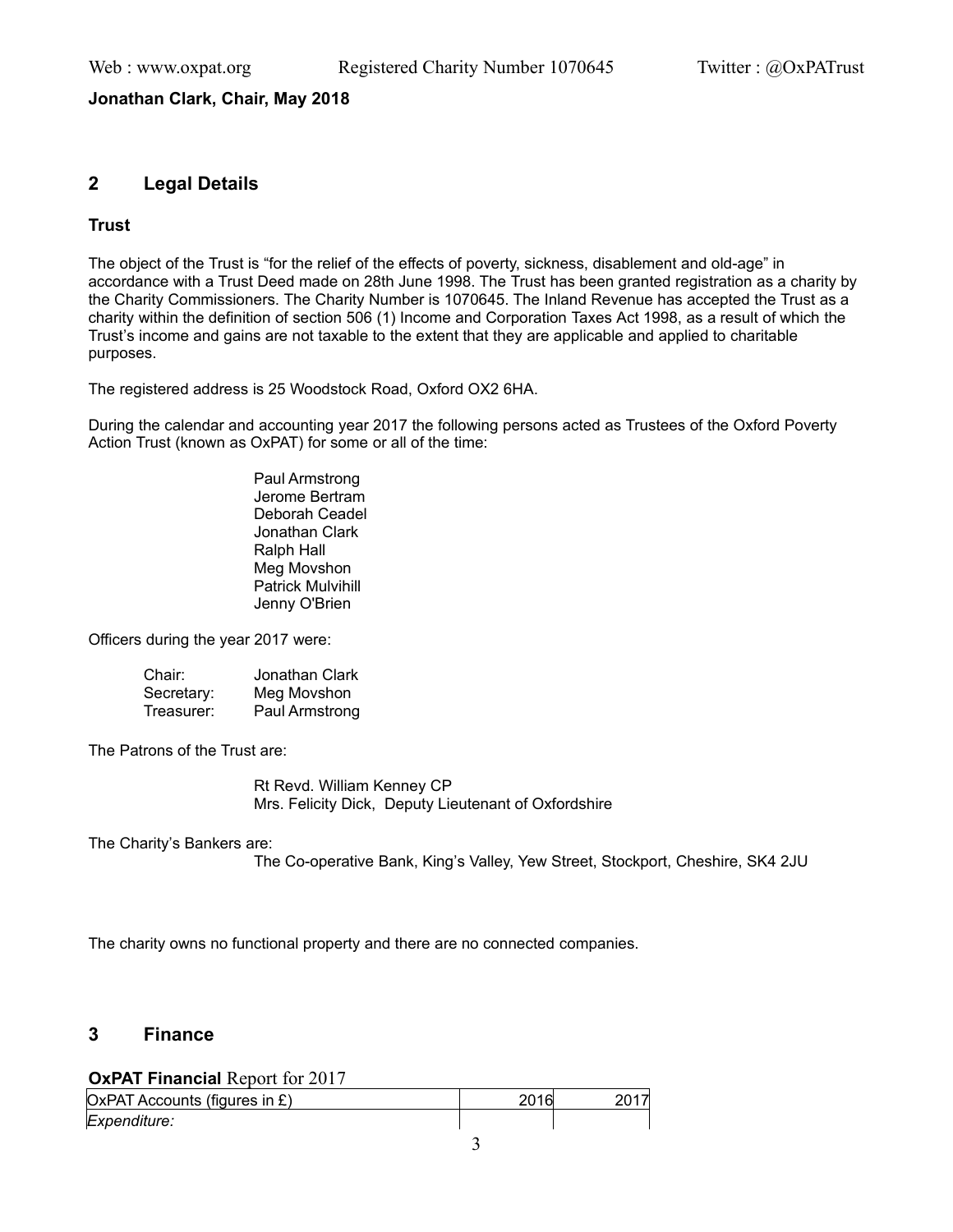Web : www.oxpat.org Registered Charity Number 1070645 Twitter : @OxPATrust

| Admin and Special Purposes Sub-Accounts |           | 202.00    |
|-----------------------------------------|-----------|-----------|
| <b>Grants to Charities</b>              | 30,851.00 | 30,092.00 |
| Grants to Individuals                   | 1,430.00  | 613.10    |
| <b>Bank Error</b>                       | (650.00)  |           |
| Returned cheques and bank charges       | 206.00    |           |
| Christmas cards                         | 648.00    | 1,166.40  |
| <b>Total Expenditure</b>                | 32,485.00 | 32,073.50 |
| lncome:                                 |           |           |
| <b>Boxes</b>                            | 1,636.03  | 1,313.86  |
| <b>Fund Raising</b>                     | 880.67    | 1,126.27  |
| Organisations                           | 9,854.17  | 9,955.13  |
| Places of Worship                       | 2,534.09  | 3,312.60  |
| Private Donation (Gift Aid)             | 7,376.00  | 8,041.00  |
| 2015 Christmas cards                    | 1,894.72  |           |
| 2016 Christmas cards                    | 1,045.00  | 2,125.00  |
| 2017 Christmas cards                    |           | 470.00    |
| Internet donations                      | 1,929.44  | 628.92    |
| Private Donation (Non-Gift Aid)         | 7,166.36  | 5,261.58  |
| <b>Bank Interest</b>                    |           |           |
| Inland Revenue (Gift Aid Refund)        | 2,018.76  | 137.54    |
| Special events                          | 427.00    | 200.00    |
| Other                                   |           | 693.00    |
| <b>Total Income</b>                     | 36,762.24 | 33,264.90 |
|                                         |           |           |
| Reconciliation with bank                | 20161     | 2017      |

| Reconciliation with bank | 20161     | 2017      |
|--------------------------|-----------|-----------|
| Opening balance          | 5,424.40  | 9,701.64  |
| <b>Income</b>            | 36,762.24 | 33,264.90 |
| Expenditure              | 32,485.00 | 32073.4   |
| Closing balance          | 9,701.64  | 10,893.04 |

1 Reconciliation with bank reported in the 2016 Annual Report does not include the special purposes account as there were no transactions made from this account in 2016. The balance for the special purposes account was £1,000 for the entirety of 2016. The balance of the special purposes account is included in the figures reported for 2016 and 2017 in the above; transactions have been made from the special purposes account in 2017 as per the special purposes account section below.

## **Income**

Total income during the year was £33,264.90 compared with £36,762.24, in 2016. In the 19 years OxPAT has been operating, we have collected nearly £450,000 from our donors. The change in income from 2016 to 2017 – a drop of £3,497.34 - is primarily due to lower internet and private non-gift aid donations from organisations and places of worship; in 2016 we had received several large donations in these categories, which we do not expect to receive at regular intervals. Additionally, in 2016 we received a large Gift Aid payment for donations received in 2014.

Very generous donations from W Lucy and Co (included in income from organisations) in 2013-2017 have been used to establish an employment training fund for homeless and vulnerably housed people. We would like to thank Lucy's for continuing this fund with the top-up grant to this fund made during 2017.

Our income is spread across various categories of donors and donation channels. Box income showed a decrease from 2016 to 2017 of around £300. Fundraising income increased by around £200, reflecting the collection day that was held on Cornmarket in 2017 (we did not hold a collection day in Oxford City Centre in 2016). There was no appreciable change in income from organisations between 2016 and 2017. Income from places of worship increased by around £800 from 2016 to 2017 in part due to increased donations from places of worship that regularly support OxPAT, but also due to a donation from St Nicholas PCC Marston. Gift Aid donations have increased by around £650, in part due to a number of new Gift Aid eligible standing orders being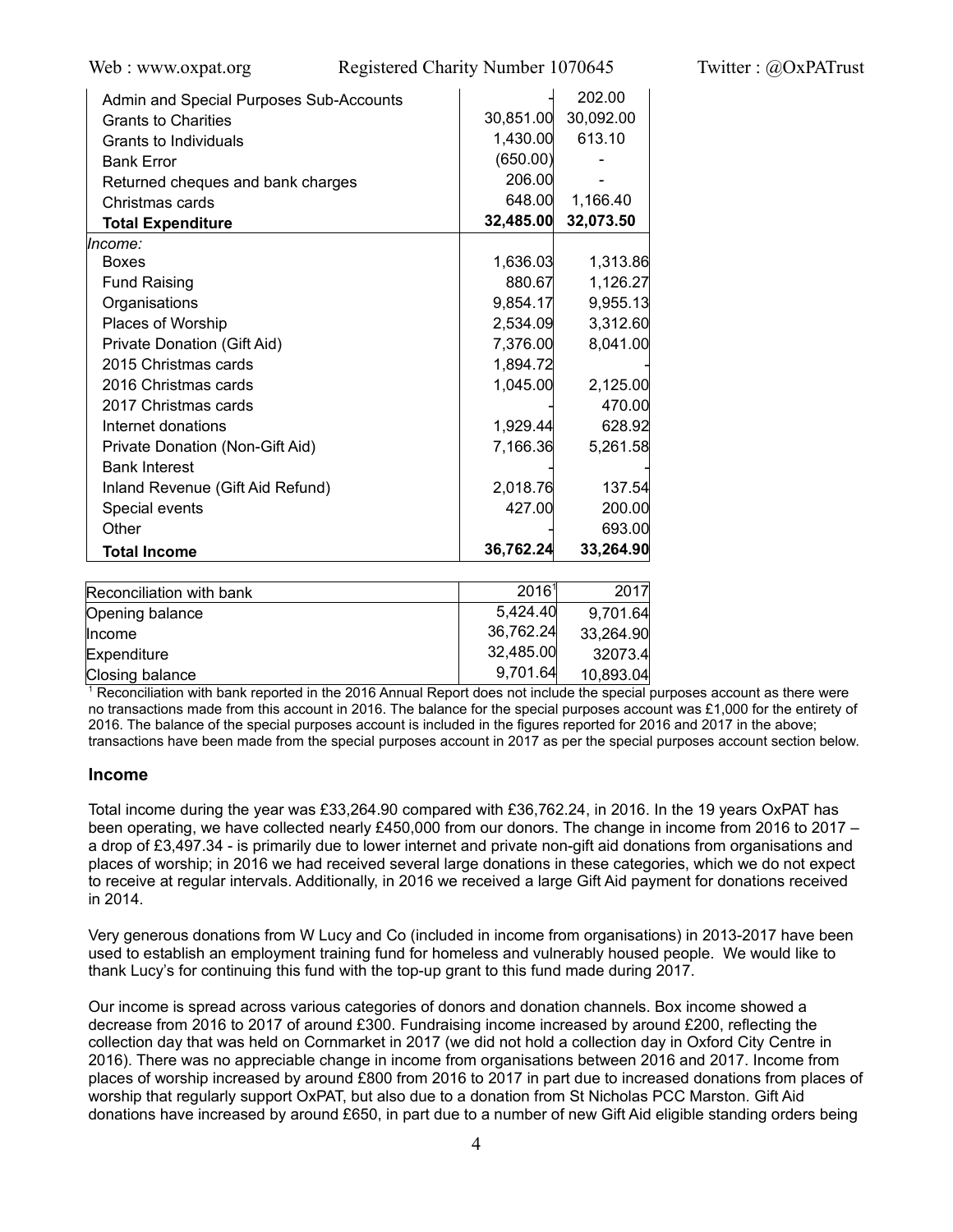made in 2017. Special events income in 2017 is a return of funds donated to the Rough Sleeping Severe Weather Emergency Protocol (SWEP) in 2016 – the funds we had donated to this in 2016 had not been used in full, and the SWEP organisers have very kindly returned the funds that have not been used from our donation. Gift Aid received in 2017 has been collected on eligible online donations made via CharityChoice. Gift aid for eligible donations made via other means will be claimed in 2018. Other income records donations we have received anonymously directly into our bank account.

The 2017 Christmas card saw revenues of over £470 in 2017; in line with previous years, the majority of revenue from the Christmas card sales come in during the first few months of the next calendar year. Hence, most revenue from the 2017 Christmas card is collected in 2018, and the printing costs will be paid in 2018 as well. Overall, 2016 Christmas card sales brought in income of £3,170 across 2016 and 2017, leading to a profit of £[1](#page-4-0),355.60 for 2016 Christmas card sales.<sup>1</sup>

## **Expenditure**

The total grants made by OxPAT in 2017 amounted to £32,073.50, the bulk of which was donated as regular distributions to our core agencies – totalling £25,417 in 2017. A grant was made from the Lucy's training fund to Aspire totalling £4,675 (more details are included in Grants to Charities above). Grants to individuals (paid via various charities) were £613.10 in 2017, compared to only £1,430 in 2016; this decrease is due to fewer individual grant applications being received in 2017 than in previous years.

Our costs for Christmas card printing was £1,166.40 in 2017, covering Christmas cards printed late in 2016 and invoiced at the start of 2017 (the initial round of Christmas card printing in 2016 cost £648). The invoice for 2017 Christmas cards was only received at the very end of December, and paid in early 2018.

Our administrative and special purposes expenses in 2017 included printing costs of £107.00, covering gift aid forms and donation envelopes, as well as a purchase of several additional collecting boxes for a total of £95.00.

## **Special purposes accounts**

Within the totals above we keep track of two sub-accounts

| Special purposes account | 2016     | 2017     |
|--------------------------|----------|----------|
| Opening balance          | 1,000.00 | 1.000.00 |
| llncome                  | 0.00     | 0.00     |
| Expenditure              | 0.00     | 160.00   |
| Closing balance          | 1,000.00 | 840.00   |

The special purposes account currently contains funds from a  $£1,000$  donation from the Oxford Round Table. This was originally given for box replacement and refurbishment but the Round Table has now agreed that it may be spent on anything we consider appropriate. Costs for additional boxes and printing totalling £160 were covered from this account in 2017.

| Administration account | 2016   | 2017   |
|------------------------|--------|--------|
| Opening balance        | 127.74 | 127.74 |
| <b>Income</b>          | 0.00   | 0.00   |
| Expenditure            | 0.00   | 42.00  |
| Closing balance        | 127.74 | 85.74  |

The administration account contains donations made by organisations that are happy for their money to be spent on our limited administration expenses. Printing costs of £42.00 were covered from this account in 2017.

We would like to thank all our donors, large and small, for their generosity towards us. In particular, I would like to thank our regular donors, both organisations and individuals, who have supported us over the years including St Leonard's Church Eynsham, W Lucy & Co and Felicity and Richard Dick. We are also very grateful to Celia Fry for continuing to carry out our independent examination.

<span id="page-4-0"></span> $^1$  As discussed in the expenses section, printing costs for 2016 Christmas cards were £1,814,40 across 2016 and 2017.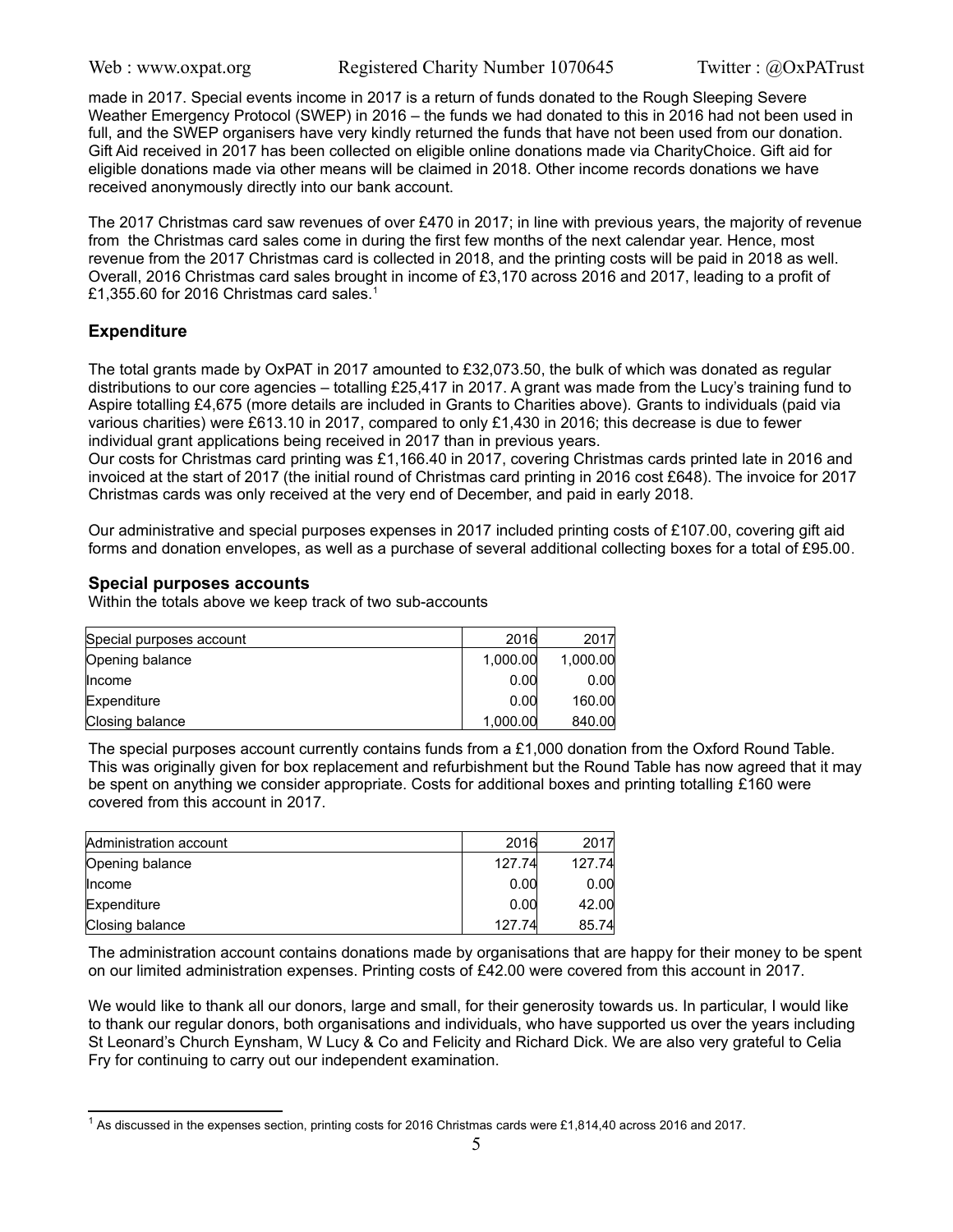We would also like to thank the charities to whom we give the money. We have no doubt that the money we pass to them is used efficiently and effectively in support of people in Oxford who are homeless, or in danger of homelessness.

## **Paul Armstrong, OxPAT Treasurer, May 2018**

## **4 Grants Policy**

## **Core Principles**

1. OxPAT funds are to be used to provide direct help to homeless or vulnerably housed adults.

2. OxPAT funds can be used to fulfil basic needs such as food, clothing and shelter. They can also be used to help people address the issues that have led to them becoming homeless, by building confidence and selfesteem, improving skills, and addressing dependency issues.

3. OxPAT funds are not to be used to fund administration nor on-going costs, or to discharge statutory duties.

4. OxPAT funds will only be distributed to or through recognised charitable agencies; and must be spent by or under the supervision of such an agency.

## **Distribution**

The monies received by OxPAT are distributed through agency welfare funds to be spent on welfare services, rehabilitation, accommodation and training and education to help people to get off the streets and move forward.

## **Core Agencies**

OxPAT will aim to distribute most of its funds to a core group of agencies via regular monthly standing orders to their welfare funds. It is each agency's responsibility to ensure this money is spent in accordance with OxPAT's core principles and to report back at the end of the calendar year or more frequently as appropriate as to how it has been spent.

## **Specific applications**

Some of OxPAT's funds will be used to fund specific applications which are not from the core agencies. Examples of successful applications include requests for clothing, bedding, work tools, and transport costs to enable a person in need to travel to a job. To apply for a grant for a homeless, or vulnerable, person, please download the OxPAT Grant Application Form from the OxPAT website (www.oxpat.org/ ), and follow the instructions on it.

## **5 Partners**

## **Core agencies during 2017 were:**

 Aspire Oxfordshire Crisis Skylight Oxford The Elmore Team Emmaus Oxford Julian Housing, part of Oxford Homeless Pathways